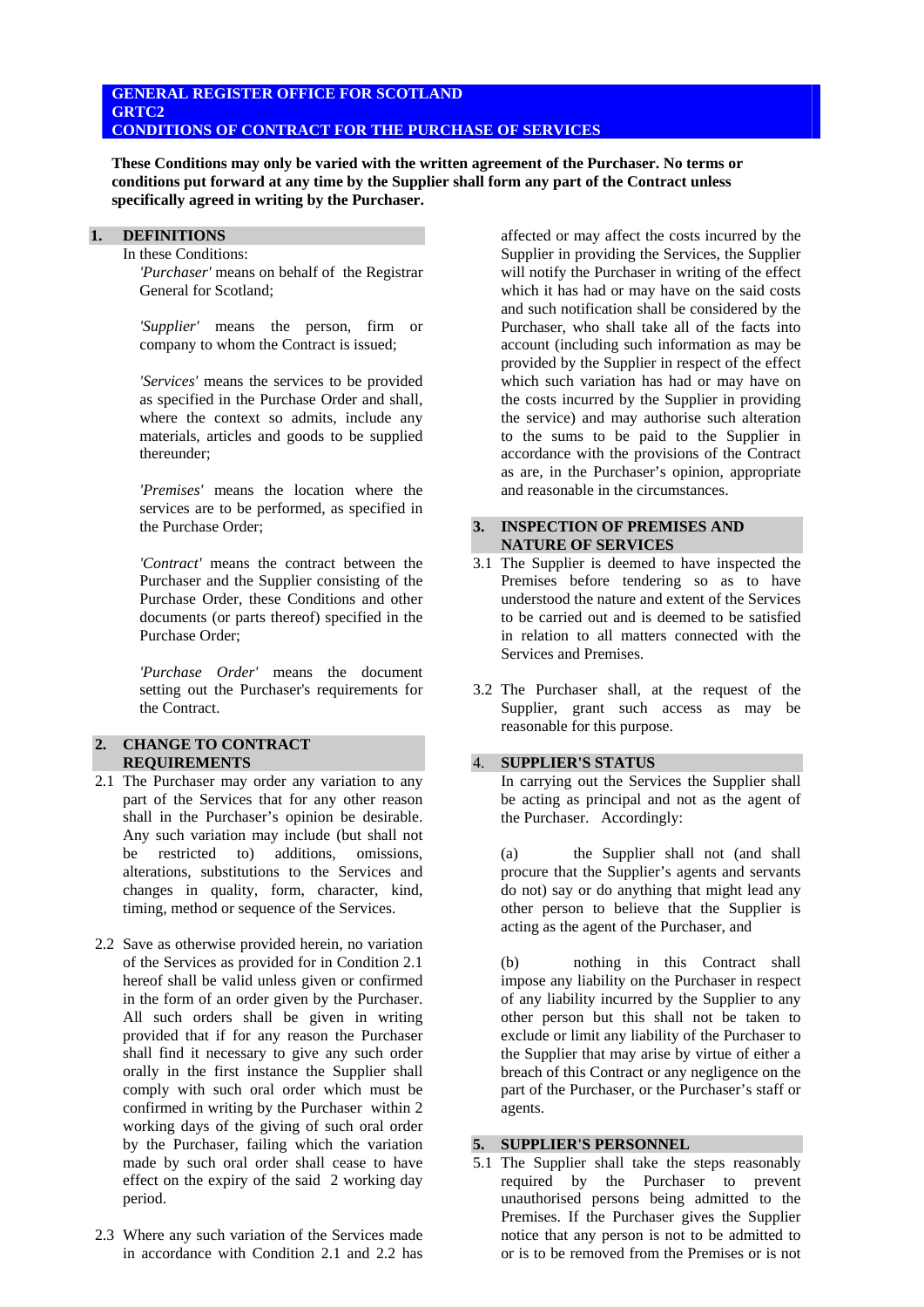to become involved in or is to be removed from involvement in the performance of the Contract, the Supplier shall take all reasonable steps to comply with such notice and if required by the Purchaser the Supplier shall replace any person removed under this Condition with another suitably qualified person and procure that any pass issued to the person removed is surrendered.

- 5.2 If and when instructed by the Purchaser, the Supplier shall give to the Purchaser a list of names and addresses of all persons who are or may be at any time concerned with the Services or any part of them, specifying the capacities in which they are so concerned, and giving such other particulars and evidence of identity and other supporting evidence as the Purchaser may reasonably require.
- 5.3 The decision of the Purchaser shall be final and conclusive as to whether any person is to be admitted to or is to be removed from the Premises or is not to become involved in or is to be removed from involvement in the performance of the Contract and as to whether the Supplier has furnished the information or taken the steps required of the Supplier by this Condition.
- 5.4 The Supplier shall bear the cost of any notice, instruction or decision of the Purchaser under this Condition.

## **6. MANNER OF CARRYING OUT THE SERVICES**

- 6.1 The Supplier shall make no delivery of materials, plant or other things nor commence any work on the Premises without obtaining the Purchaser's prior consent.
- 6.2 Access to the Premises shall not be exclusive to the Supplier but only such as shall enable the Supplier to carry out the Services concurrently with the execution of work by others. The Supplier shall co-operate with such others as the Purchaser may reasonably require.
- 6.3 The Purchaser shall have the power at any time during the progress of the Services to order in writing:

 (a) the removal from the Premises of any materials which in the opinion of the Purchaser are either hazardous, noxious or not in accordance with the Contract, and/or

 (b) the substitution of proper and suitable materials, and/or

 (c) the removal and proper re-execution notwithstanding any previous test thereof or interim payment therefor of any work which, in respect of material or workmanship is not in the

opinion of the Purchaser in accordance with the Contract.

- 6.4 The Supplier shall forthwith comply with any order made under Condition 6.3.
- 6.5 On completion of the Services the Supplier shall remove the Supplier's plant, equipment and unused materials and shall clear away from the Premises all rubbish arising out of the Services and leave the Premises in a neat and tidy condition.

## **7. HEALTH AND SAFETY**

 The Supplier shall perform the Services in such a manner as to be safe and without risk to the health or safety of persons in the vicinity of the place where the Services are being performed (whether such persons are in the vicinity of the said place at the time when the Services are being performed or otherwise) and in such a manner as to comply with any relevant health and safety or other legislation (including Statutory Instrument, Orders, or Regulations made under the said legislation) and any requirements imposed by a local or other regulatory authority in connection with the performance of services of the type supplied to the Purchaser, whether specifically or generally. The Supplier shall indemnify the Purchaser and the Crown against all actions, suits, claims, demands, losses, charges, costs and expenses which the Purchaser or the Crown may suffer or incur as a result of or in connection with any breach of this Condition.

## **8. TIME OF PERFORMANCE**

 The Supplier shall begin performing the Services on the date stated in the Purchase Order and shall complete the Services by the date stated in the Purchase Order or continue to perform them for the period stated in the Purchase Order (whichever is applicable). Time is of the essence of the Contract. The Purchaser may by written notice require the Supplier to execute the Services in such order as the Purchaser may decide. In the absence of such notice the Supplier shall submit such detailed programmes of work and progress reports as the Purchaser may from time to time require.

## **9. PAYMENT**

- 9.1 Unless otherwise stated in the Contract, payment will be made within 30 days of receipt and agreement of invoices, submitted monthly in arrears, for work completed to the satisfaction of the Purchaser.
- 9.2 Value Added Tax, where applicable, shall be shown separately on all invoices as a strictly net extra charge.
- 9.3 Notwithstanding Condition 19 of this Contract the Supplier may assign to another person (an "assignee") the right to receive payment of the Price or any part thereof due to the Supplier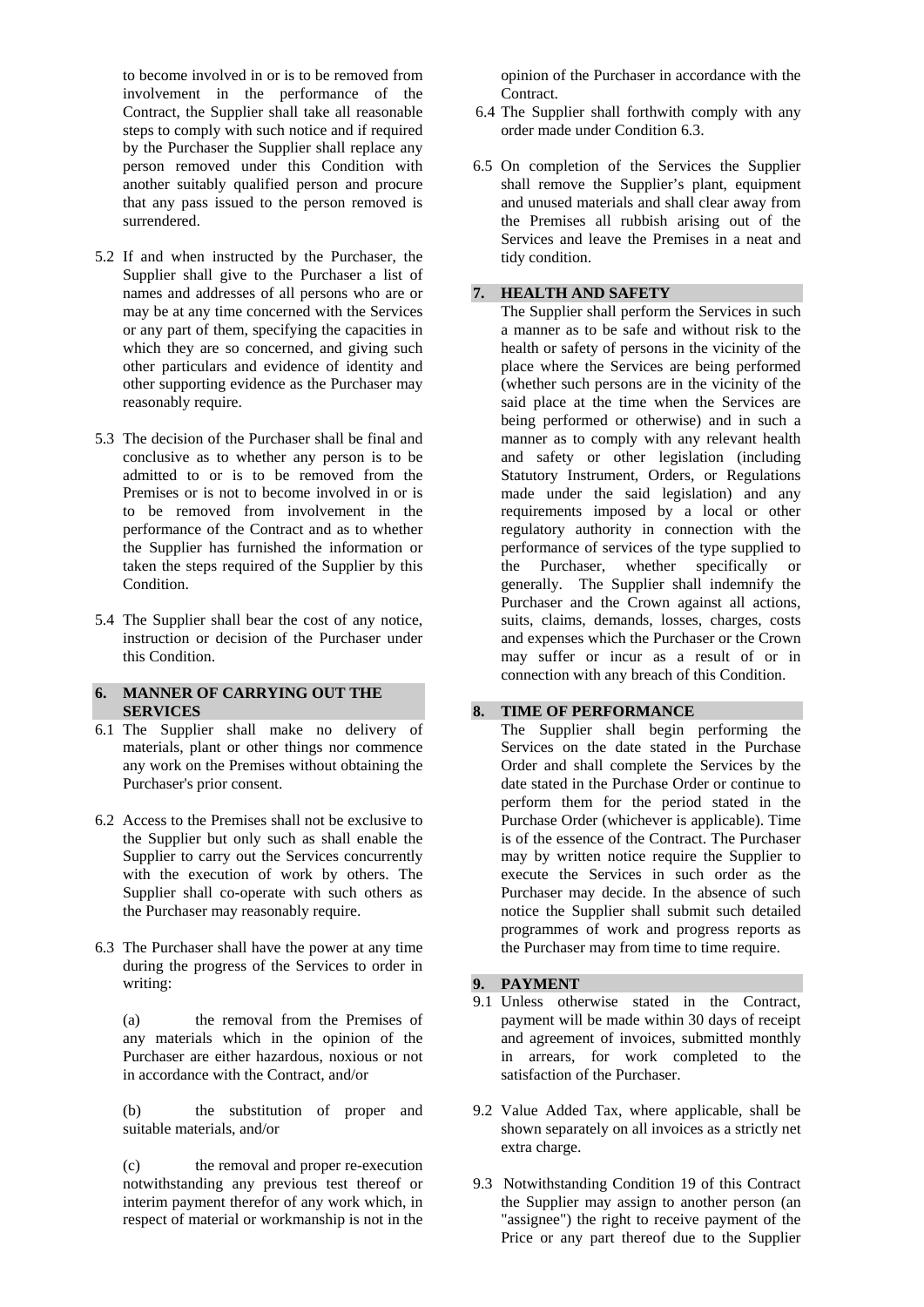under this Contract subject to (i) deduction of sums in respect of which the Purchaser exercises the right of recovery under Condition 18 of this Contract and (ii) all the related rights of the Purchaser under this Contract in relation to the recovery of sums due but unpaid. The Supplier shall notify or procure that any assignee notifies the Purchaser of any variations to the arrangements for payment of the Price or for handling invoices, in each case in good time to enable the Purchaser to redirect payments or invoices accordingly. In the absence of such notification the Purchaser shall be under no obligation to vary the arrangements for payment of the Price or for handling invoices.

## **10. FREE-ISSUE MATERIALS**

 Where the Purchaser for the purpose of the Contract issues materials free of charge to the Supplier such materials shall be and remain the property of the Purchaser. The Supplier shall maintain all such materials in good order and condition and shall use such materials solely in connection with the Contract. The Supplier shall notify the Purchaser of any surplus materials remaining after completion of the Services and shall dispose of them as the Purchaser may direct. Waste of such materials arising from bad workmanship or negligence of the Supplier or any of the Supplier's servants, agents or sub- Contractors shall be made good at the Supplier's expense. Without prejudice to any other of the rights of the Purchaser, the Supplier shall deliver up such materials whether processed or not to the Purchaser on demand.

## **11. AUDIT**

- 11.1The Supplier shall keep and maintain until 2 years after the Contract has been completed records to the satisfaction of the Purchaser of all expenditures which are reimbursable by the Purchaser and of the hours worked and costs incurred in connection with any employees of the Supplier paid for by the Purchaser on a time charge basis. The Supplier shall on request afford the Purchaser or the Purchaser's representatives such access to those records as may be required by the Purchaser in connection with the Contract.
- 11.2The provisions of this Condition 11 shall apply during the continuance of this Contract and after its termination howsoever arising.

## **12. CORRUPT GIFTS OR PAYMENTS**

 The Supplier shall not offer or give, or agree to give, to any employee or representative of the Purchaser any gift or consideration of any kind as an inducement or reward for doing or refraining from doing or for having done or refrained from doing, any act in relation to the obtaining or execution of this or any other contract with the Purchaser or for showing or refraining from showing favour or disfavour to

any person in relation to this or any such contract. The attention of the Supplier is drawn to the criminal offences created by the Prevention of Corruption Acts 1889 to 1916.

#### **13. PATENTS, INFORMATlON AND COPYRIGHT**

- 13.1 It shall be a condition of the Contract that, except to the extent that the Services incorporate designs furnished by the Purchaser, that nothing done by the Supplier in the performance of the Services shall infringe any patent, trade mark, registered design, copyright or other right in the nature of intellectual property of any third party and the Supplier shall **indemnify** the Purchaser and the Crown against all actions, claims, demands, costs and expenses which the Purchaser or the Crown may suffer or incur as a result of or in connection with any breach of this Condition.
- 13.2 All rights (including ownership and copyright) in any reports, documents, specifications, instructions, plans, drawings, patents, models or designs whether in writing or on magnetic or other media:

 (a) furnished to or made available to the Supplier by the Purchaser shall remain vested in the Crown absolutely.

- (b) prepared by or for the Supplier for use, or intended use, in relation to the performance of this Contract are hereby assigned to and shall vest in the Crown absolutely, and (without prejudice to Condition 16.2) the Supplier shall not and shall procure that the Supplier's servants and agents shall not (except to the extent necessary for the implementation of this Contract) without the prior written consent of the Purchaser use or disclose any such reports, documents, specifications, instructions, plans, drawings, patents, models, designs or other material as aforesaid or any other information (whether or not relevant to this Contract) which the Supplier may obtain pursuant to or by reason of this Contract, except information which is in the public domain otherwise than by reason of a breach of this provision, and in particular (but without prejudice to the generality of the foregoing) the Supplier shall not refer to the Purchaser or the contract in any advertisement without the Purchaser's prior written consent.
- 13.3 The provisions of this Condition 13 shall apply during the continuance of this Contract and after its termination howsoever arising.

## **14. INDEMNITY AND INSURANCE**

14.1 Without prejudice to any rights or remedies of the Purchaser the Supplier shall indemnify the Purchaser and the Crown against all actions, suits, claims, demands, losses, charges, costs and expenses which the purchaser or the Crown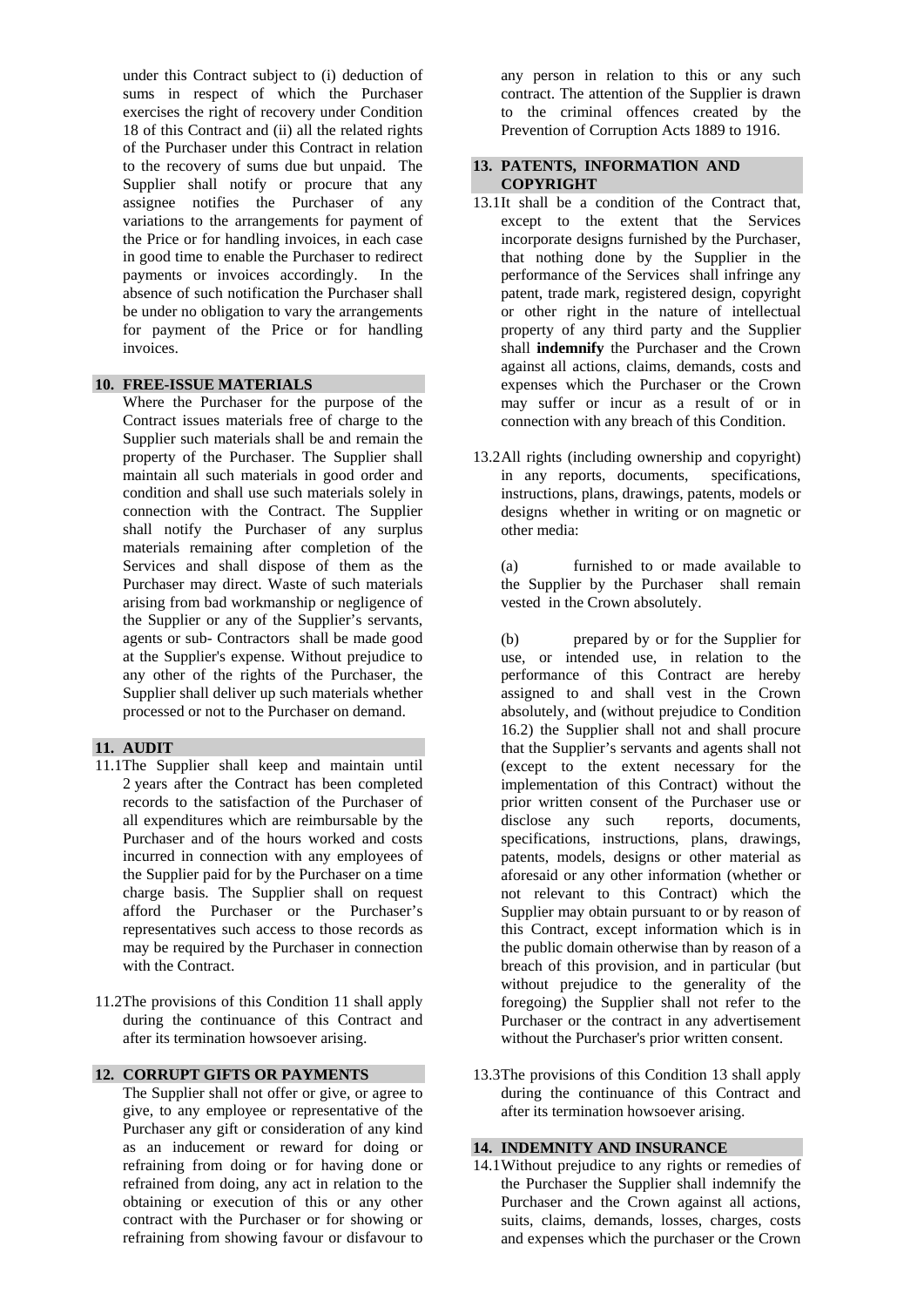may suffer or incur as a result of or in connection with any damage to property or in respect of any injury (whether fatal or otherwise) to any person which may result directly or indirectly from any negligent or wrongful act or omission of the Supplier.

- 14.2 Except in the case of loss, damage or personal injury (including death) suffered by an employee of the Supplier (in respect of which the indemnity in Condition 14.1 shall apply whether or not the loss, damage or personal injury was caused by the negligent or wilful act or omission of the Purchaser, the Crown or any servant or agent of the Crown) the indemnity contained in Condition 14.1 shall not apply to the extent that the loss, damage or injury is caused by the negligent or wilful act or omission of the Purchaser, the Crown or any servant or agent of the Crown.
- 14.3 The Supplier shall have in force and shall require any sub-Contractor to have in force:

 (a) employer's liability insurance in accordance with any legal requirements for the time being in force, and

 (b) public liability insurance for such sum and range of cover as the Supplier deems to be appropriate but covering at least all matters which are the subject of indemnities or compensation obligations under these Conditions in the sum of not less than £1 million for any one incident and unlimited in total, unless otherwise agreed by the Purchaser in writing.

14.4 The policy or policies of insurance referred to in Condition 14.3 shall be shown to the Purchaser whenever the Purchaser requests, together with satisfactory evidence of payment of premiums, including the latest premium due thereunder.

## **15. DISCRlMlNATlON**

The Supplier shall not unlawfully discriminate either directly or indirectly on such grounds as race, colour, ethnic or national origin, disability, sex or sexual orientation, religion or belief, or age and without prejudice to the generality of the foregoing the Supplier shall not unlawfully discriminate within the meaning and scope of the Sex Discrimination Act 1975, the Race Relations Act 1976, the Equal Pay Act 1970, the Disability Discrimination Act 1995, the Employment Equality (Sexual Orientation) Regulations 2003, the Employment Equality (Religion or Belief) Regulations 2003, the Employment Equality (Age) Regulations 2006, the Equality Act 2006, the Equality Act (Sexual Orientation) Regulations 2007, the Human Rights Act 1998 or other relevant or equivalent legislation, or any statutory modification or re-enactment thereof. The Supplier shall take all reasonable steps to secure the

observance of this Condition by all employees and representatives of the Supplier.

## **16. OFFICIAL SECRETS ACT, CONFIDENTIALITY, AND ACCESS TO GOVERNMENT INFORMATION**

- 16.1 The Supplier undertakes to abide and procure that the Supplier's employees abide by the provisions of the Official Secrets Acts 1911 to 1989.
- 16.2 The Supplier shall keep secret and not disclose and shall procure that the Supplier's employees keep secret and do not disclose any information of a confidential nature obtained by the Supplier by reason of this Contract except information which is in the public domain otherwise than by reason of a breach of this provision.
- 16.3 All information related to the Contract will be treated as commercial in confidence by the parties except that:

 (a) The Supplier may disclose any information as required by law or judicial order to be disclosed.

 (b) The Purchaser may disclose any information as required by law or judicial order to be disclosed, further the Purchaser may disclose all information obtained by the Purchaser by virtue of the Contract to the Scottish or United Kingdom Parliament or any other department, office or agency of Her Majesty's Government in Scotland or the United Kingdom, and their servants or agents, when disclosing such information to either the Scottish Parliament or the United Kingdom Parliament it is recognised and agreed by both parties that the Purchaser shall if the Purchaser sees fit disclose such information but is unable to impose any restrictions upon the information that the Purchaser provides to Members of the Scottish Parliament, (MSPs) or Members of the United Kingdom Parliament (MPs). Such disclosure shall not be treated as a breach of this agreement.

16.4 The provisions of this Condition 16 shall apply during the continuance of this Contract and after its termination howsoever arising.

# **17. TERMINATION**

17.1 The Supplier shall notify the Purchaser in writing immediately upon the occurrence of any of the following events:

 (a) where the Supplier is an individual and if a petition is presented for the Supplier's bankruptcy or the sequestration of the Supplier's estate or a criminal bankruptcy order is made against the Supplier, or the Supplier is apparently insolvent, or makes any composition or arrangement with or for the benefit of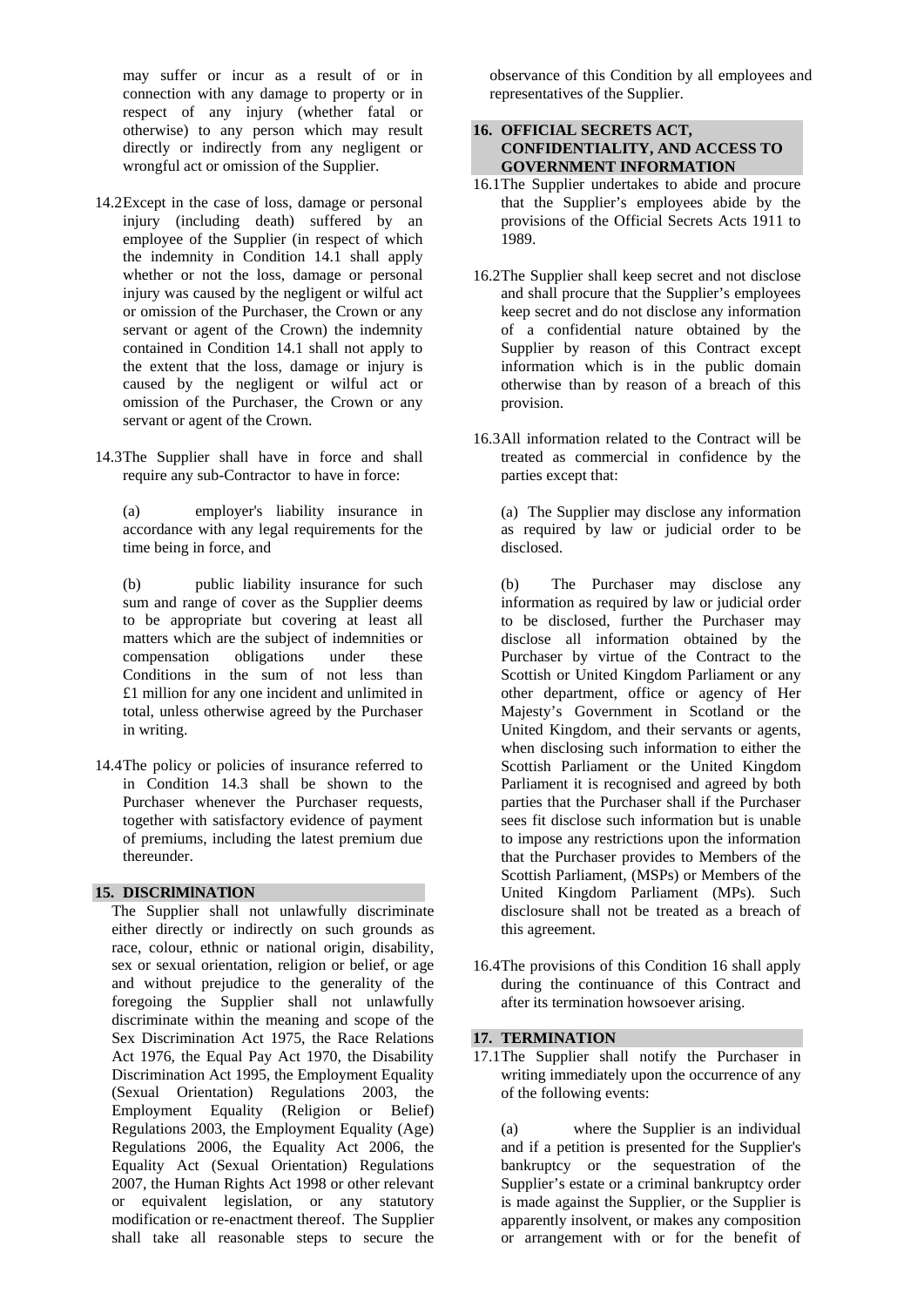creditors, or makes any conveyance or assignation for the benefit of creditors, or if an administrator or trustee is appointed to manage the Supplier's affairs; or

 (b) where the Supplier is not an individual but is a firm, or a number of persons acting together in any capacity, if any event in (a) or (c) of this Condition occurs in respect of the firm or any partner in the firm or any of those persons or a petition is presented for the Supplier to be wound up as an unregistered company; or

 (c) where the Supplier is a company, if the company passes a resolution for winding-up of dissolution (otherwise than for the purposes of and followed by an amalgamation or reconstruction) or the court makes an administration order or a winding-up order, or the company makes a composition or arrangement with its creditors, or an administrator, administrative receiver, receiver or manager is appointed by a creditor or by the court, or possession is taken of any of its property under the terms of a floating charge.

- 17.2 On the occurrence of any of the events described in Condition 17.1 or, if the Supplier shall have committed a material breach of this Contract and (if such breach is capable of remedy) shall have failed to remedy such breach within 30 days of being required by the Purchaser in writing to do so or, where the Supplier is an individual if the Supplier shall die or be adjudged incapable of managing his or her affairs within the meaning of Part VII of the Mental Health Act 1983 or of Part V of the Mental Health (Scotland) Act 1984, the Purchaser shall be entitled to terminate this Contract by notice to the Supplier with immediate effect. Thereupon, without prejudice to any other of the Purchaser's rights, the Purchaser may complete the Services or have them completed by a third party, using for that purpose (making a fair and proper allowance therefor in any payment subsequently made to the Supplier) all materials, plant and equipment on the Premises belonging to the Supplier, and the Purchaser shall not be liable to make any further payment to the Supplier until the Services have been completed in accordance with the requirements of the Contract, and shall be entitled to deduct from any amount due to the Supplier the costs thereof incurred by the Purchaser (including the Purchaser's own costs). If the total cost to the Purchaser exceeds the amount (if any) due to the Supplier, the difference shall be recoverable by the Purchaser from the Supplier.
- 17.3 In addition to the Purchaser's rights of termination under Condition 17.2, the Purchaser shall be entitled to terminate this

Contract by giving to the Supplier not less than 30 days notice to that effect.

17.4 Termination under Condition 17.2 or 17.3 shall not prejudice or affect any right of action or remedy which shall have accrued or shall thereupon accrue to the Purchaser and shall not affect the continued operation of Conditions 11, 13, 16 and 24.

## **18. RECOVERY OF SUMS DUE**

 Wherever under this Contract any sum of money is recoverable from or payable by the Supplier, that sum may be deducted from any sum then due, or which at any later time may become due, to the Supplier under this Contract or under any other agreement or contract with the Purchaser or with any department, agency or authority of the Crown.

#### **19. ASSIGNATION AND SUB-CONTRACTING**

- 19.1 The Supplier shall not assign or sub-contract any portion of the Contract without the prior written consent of the Purchaser. Sub-contracting any part of the Contract shall not relieve the Supplier of any obligation or duty attributable to the Supplier under the Contract or these Conditions.
- 19.2 Where the Purchaser has consented to the placing of sub-contracts, copies of each subcontract shall be sent by the Supplier to the Purchaser immediately it is issued.
- 19.3 Where the Supplier enters into a sub-contract for the purpose of performing the Contract, the Supplier shall cause a term to be included in such sub-contract:
	- 19.3.1 which requires payment to be made to the sub-contractor within a specified period not exceeding 30 days from receipt of a valid invoice as defined by the sub-contract requirements and provides that, for the purpose of payment alone, where the Purchaser has made payment to the Supplier and the sub-contractor's invoice includes Services in relation to which payment has been made by the Purchaser then, to the extent that it relates to such Services, the invoice shall be treated as valid and payment shall be made to the subcontractor without deduction.
	- 19.3.2 which notifies the sub-contractor that the contract forms part of a larger contract for the benefit of the Scottish Government and that should the subcontractor have any difficulty in securing the timely payment of an invoice that matter may be referred by the sub-contractor to the General Register Office for Scotland, Ladywell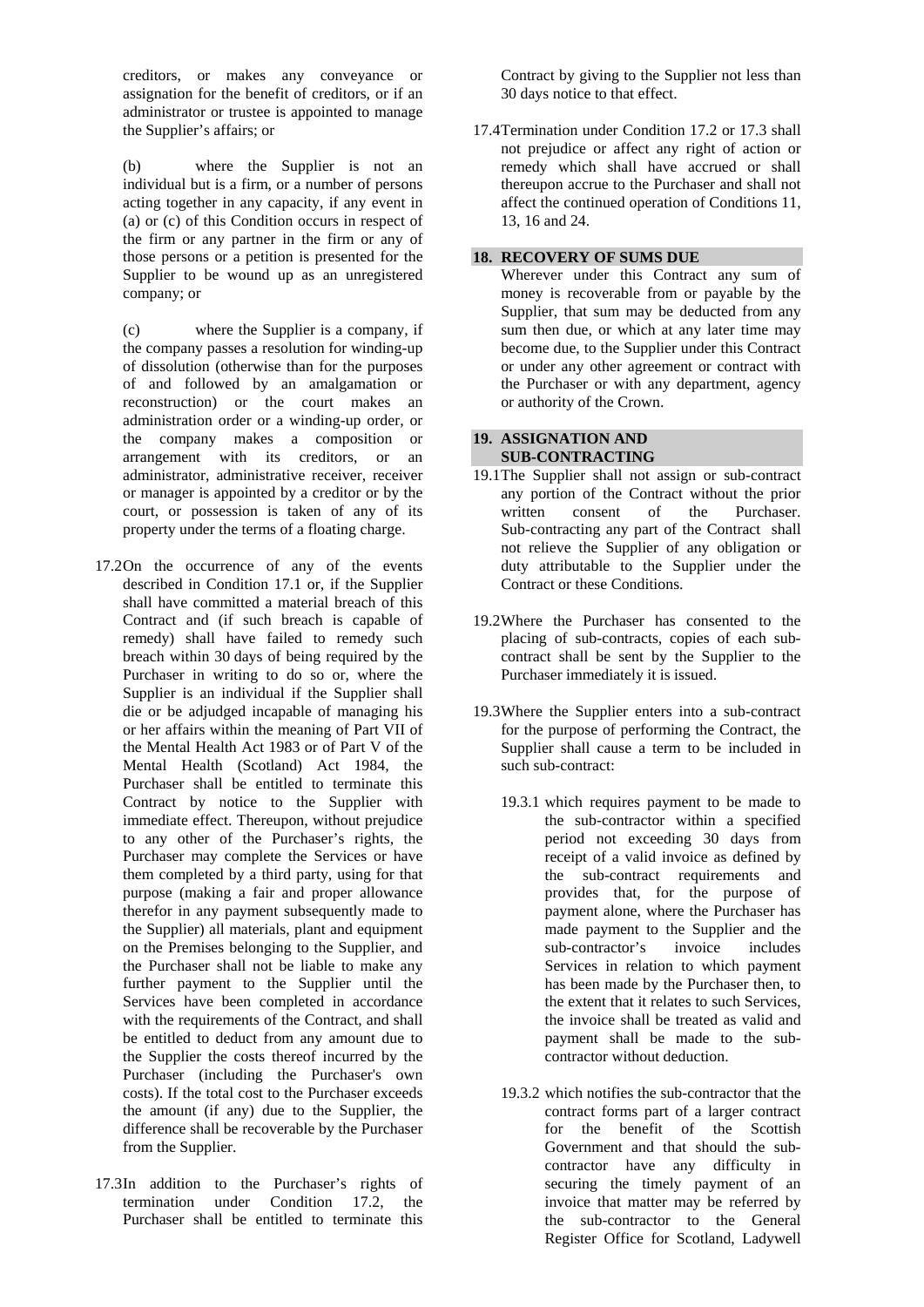House, Ladywell Road, Edinburgh EH12 7TF.

19.3.3 in the same terms as that set out in this clause 19.3 (including for the avoidance of doubt this clause 19.3.3) subject only to modification to refer to the correct designation of the equivalent party as the Supplier and sub-contractor as the case may be.

### **20. NOTICES**

 Any notice given under or pursuant to the Contract may be sent by hand or by post or by registered post or by the recorded delivery service or transmitted by telex, telemessage facsimile transmission or other means of telecommunication resulting in the receipt of a written communication in permanent form and if so sent or transmitted to the address of the party shown on the Purchase Order, or to such other address as the party may by notice to the other have substituted therefor, shall be deemed effectively given on the day when in the ordinary course of the means of transmission it would first be received by the addressee in normal business hours.

# **21. ARBITRATION**

 All disputes, differences or questions between the parties to the Contract with respect to any matter or thing arising out of or relating to the Contract, other than a matter or thing as to which the decision of the Purchaser is under the Contract to be final and conclusive, shall be referred to a sole arbitrator mutually chosen by the parties or, failing agreement (within 28 days of either party requesting the other to do so), nominated by the President of the Law Society of Scotland for the time being on the application of either party. The arbitration shall be seated in Scotland and the Arbitration (Scotland) Act 2010 shall apply**.** 

### **22. HEADINGS**

 The headings to Conditions shall not affect their interpretation.

### **23. GOVERNING LAW**

 These Conditions shall be governed by and construed in accordance with Scottish law and the Supplier hereby irrevocably submits to the jurisdiction of the Scottish courts. The submission to such jurisdiction shall not (and shall not be construed so as to) limit the right of the Purchaser to take proceedings against the Supplier in any other court of competent jurisdiction, nor shall the taking of proceedings in any one or more jurisdictions preclude the taking of proceedings in any other jurisdiction, whether concurrently or not.

#### **24. TUPE**

- 24.1The Supplier recognises that the Transfer of Undertakings (Protection of Employment) Regulations 2006 (TUPE) may apply in respect of the Contract, and that for the purposes of those Regulations, the undertaking concerned (or any relevant part of the undertaking) shall (a) transfer to the Supplier on the commencement of the Contract; (b) transfer to another supplier on the expiry of the Contract.
- 24.2During the period of six months preceding the expiry of the Contract or after the Purchaser has given notice to terminate the Contract or the Supplier stops trading, and within 20 working days of being so requested by the Purchaser, the Supplier shall fully and accurately disclose to the Purchaser or to any person nominated by the Purchaser information relating to employees engaged in providing the Services in relation to the Contract in particular, but not necessarily restricted to, the following:

(a) the total number of personnel whose employment with the Supplier is liable to be terminated at the expiry of this Contract but for any operation of law; and

(b) for each person, age and gender, details of their salary, date of commencement of continuous employment and pay settlements covering that person which relate to future dates but which have already been agreed and their redundancy entitlements (the names of individual members of staff do not have to be given); and

(c) information about the other terms and conditions on which the affected staff are employed, or about where that information can be found; and

(d) details of pensions entitlements, if any.

- 24.3The Supplier shall permit the Purchaser to use the information for the purposes of TUPE and of re-tendering, which shall include such disclosure to potential suppliers as the Purchaser considers appropriate in connection with any re-tendering. The Supplier will cooperate with the re-tendering of the contract by allowing the transferee to communicate with and meet the affected employees and/or their representatives.
- 24.4The Supplier agrees to indemnify the Purchaser fully and to hold it harmless at all times from and against all actions, proceedings, claims, expenses, awards, costs and all other liabilities whatsoever in any way connected with or arising from or relating to the provision or disclosure of information permitted under this Clause.
- 24.5In the event that the information provided by the Supplier in accordance with this Clause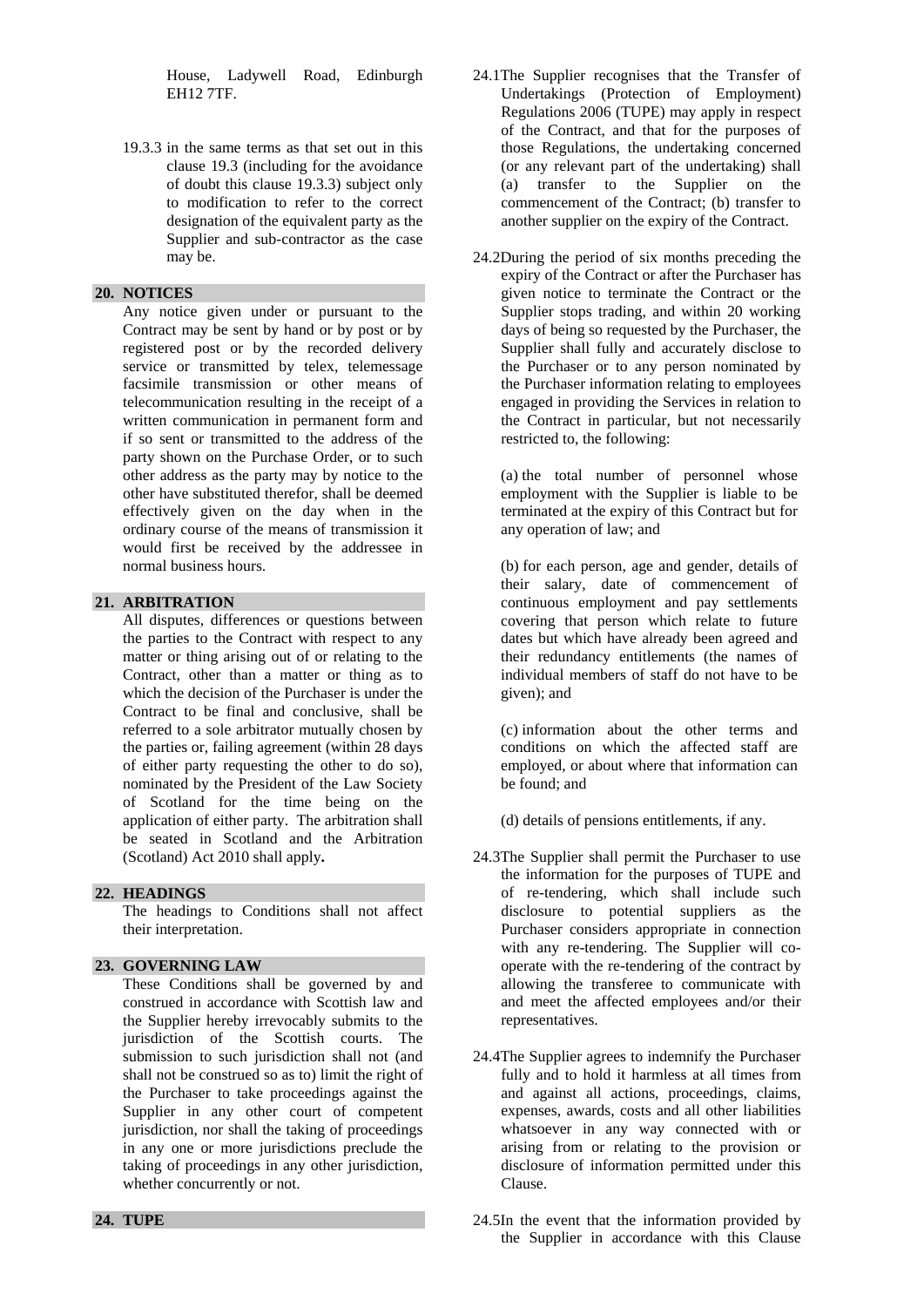becomes inaccurate, whether due to changes to the employment and personnel details of the affected employees made subsequent to the original provision of such information or by reason of the Supplier becoming aware that the information originally given was inaccurate, the Supplier shall notify the Purchaser of the inaccuracies and provide the amended information. The Supplier shall be liable for any increase in costs the Purchaser may incur as a result of the inaccurate or late production of data.

24.6The provisions of this Condition 24 shall apply during the continuance of this Contract and after its termination howsoever arising.